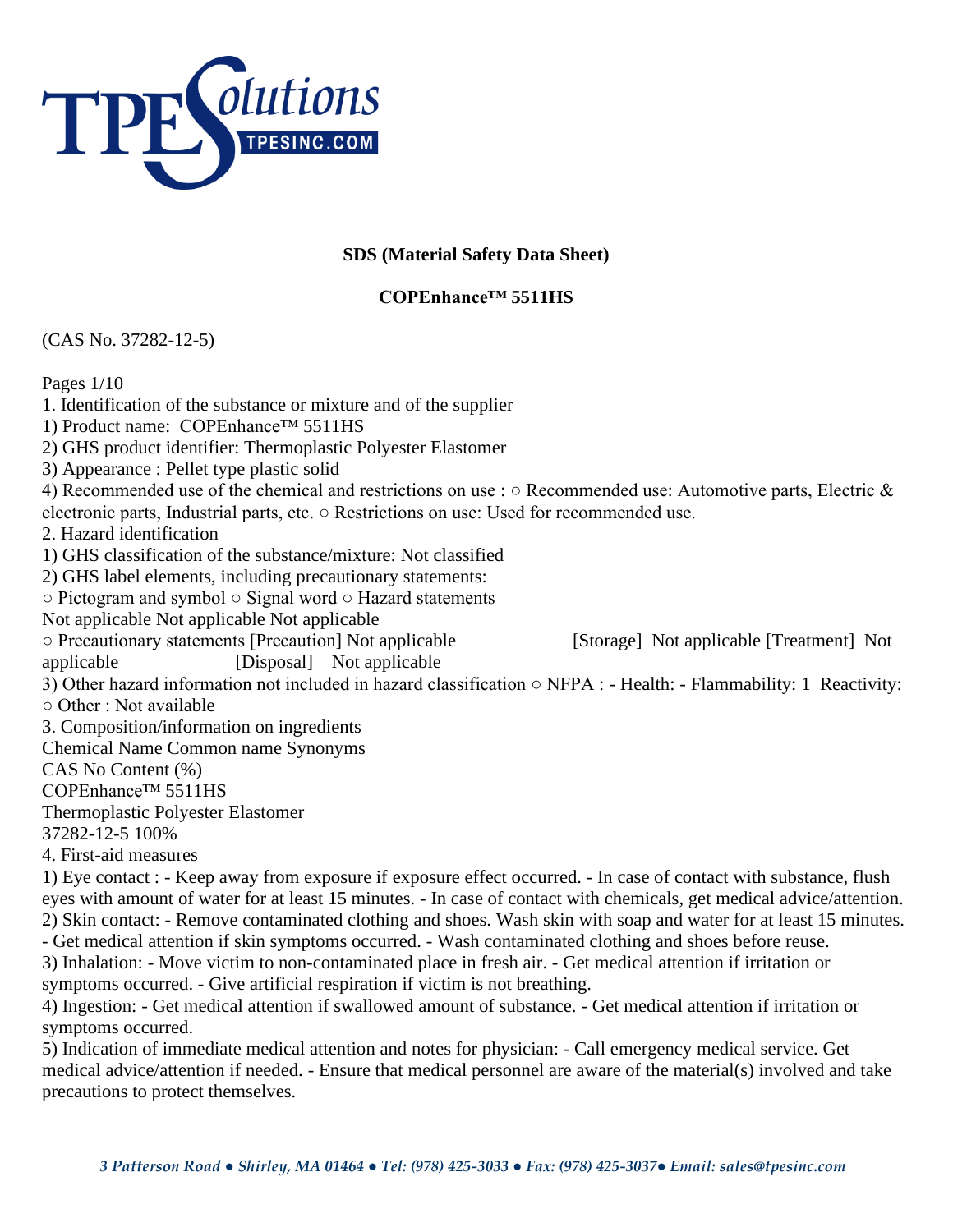

Pages 3/10

5. Fire-fighting measures

1) Suitable (and unsuitable) extinguishing media: - Suitable extinguishing media: Not available - unsuitable extinguishing media: Not available

2) Specific hazards arising from the chemical: - It emits toxic fumes when burned. - Containers may explode when heated.

3) Special protective equipment and precautions for fire-fighters: - Wear positive pressure self-contained breathing apparatus (SCBA). - Structural firefighters' protective clothing will only provide limited protection.

6. Accidental release measures

1) Personal precautions, protective equipment and emergency procedures: - Stop leak if you can do it without risk. - Isolate exposed area. - Keep unauthorized personnel away. - Use certificated protective equipment. - Ventilate the leaked area.

2) Environmental precautions and protective procedures: - Ensure adequate ventilation. - Prevent entry into waterways, sewers or basements.

3) The methods of purification and removal: - Do not touch or walk through spilled material. - Prevent entry into waterways, sewers, basements or confined areas.

7. Handling and storage

1) Precautions for safe handling: - Wash thoroughly after handling.

2) Conditions for safe storage (include conditions to avoid): - Store in a closed container. - Keep away from waterways and sewers.

8. Exposure controls/personal protection

1) Occupational Exposure Limits:

Korean Occupation of Safety and Health Regulation

International regulations

Biological exposure index

COPEnhance™ 5511HS Not available Not available Not available

2) Appropriate engineering controls: - Provide local exhaust ventilation system or other engineering controls to keep the airborne concentrations of vapors below their respective threshold limit value. - Check legal suitability of exposure level.

3) Personal protective equipment: ○ Respiratory protection : Respiratory protection: Wear NIOSH or European Standard EN 149 approved full or half face piece (with goggles) respiratory protective equipment when necessary.

○ Eye protection: - An eye wash unit and safety shower station should be available nearby work place. - Wear safety glasses to protect eyes from scattering toxic substance.

○ Hand protection: Wear chemical resistant gloves to avoid direct contact with chemical substance.

○ Body protection: Wear appropriate protective chemical resistant clothing to prevent exposure of skin.

9. Physical and chemical properties

Properties COPEnhance™ 5511HS

1) Appearance Yellow solid

2) Odor Odorless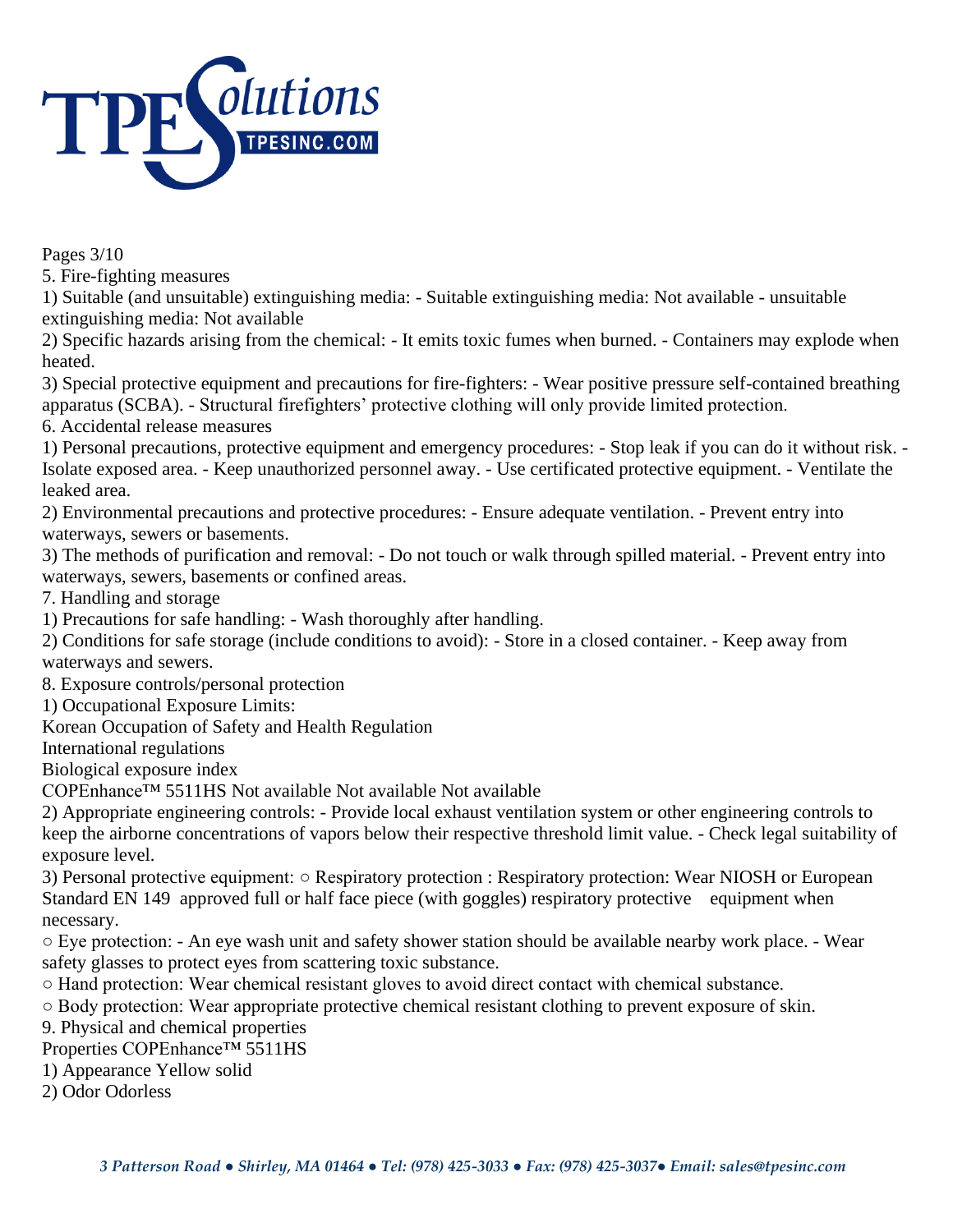

- 3) Odor threshold Not available
- 4) pH Not available
- 5) Melting point/freezing point Not available
- 6) Initial boiling point and boiling range 140-230 ℃
- 7) Flash point 300-340 ℃
- 8) Evaporation rate Not available
- 9) Flammability Not available
- 10) Upper/lower flammability or explosive limits Not available
- 11) Vapor pressure Not available
- 12) Solubility (ies) 1.565 mg/L at 25℃
- 13) Vapor density Not available
- 14) Specific gravity 1.05-1.30
- 15) Partition coefficient: n-octanol/water 4.02
- 16) Auto ignition temperature Not available
- 17) Decomposition temperature Not available
- 18) Viscosity Not available
- 19) Molecular weight 458.458
- 10. Stability and reactivity
- 1) Chemical stability and Possibility of hazardous reactions: Stable under normal temperatures and pressures.
- 2) Conditions to avoid (e.g., static discharge, shock or vibration): Avoid heat, flames, sparks and other sources of ignition. - Avoid contact with incompatible materials. - Avoid release to the environment.
- 3) Incompatible materials: Not available
- 4) Hazardous decomposition products: Not available
- 11. Toxicological information
- 1) Information on the likely routes of exposure: Not available
- Acute toxicity
- Oral Not available
- Dermal Not available
- Inhalation Not available
- Skin Corrosion/ Irritation Not available
- Serious Eye Damage/ Irritation Not available
- Respiratory sensitizer Not available
- Skin Sensitization Not available
- Carcinogenecity Not available
- Mutagenicity Not available
- Reproductive toxicity Not available
- Specific target organ toxicity (single exposure) Not available
- Specific target organ toxicity (repeat exposure) Not available
- Aspiration Hazard Not available
- 12. Ecological information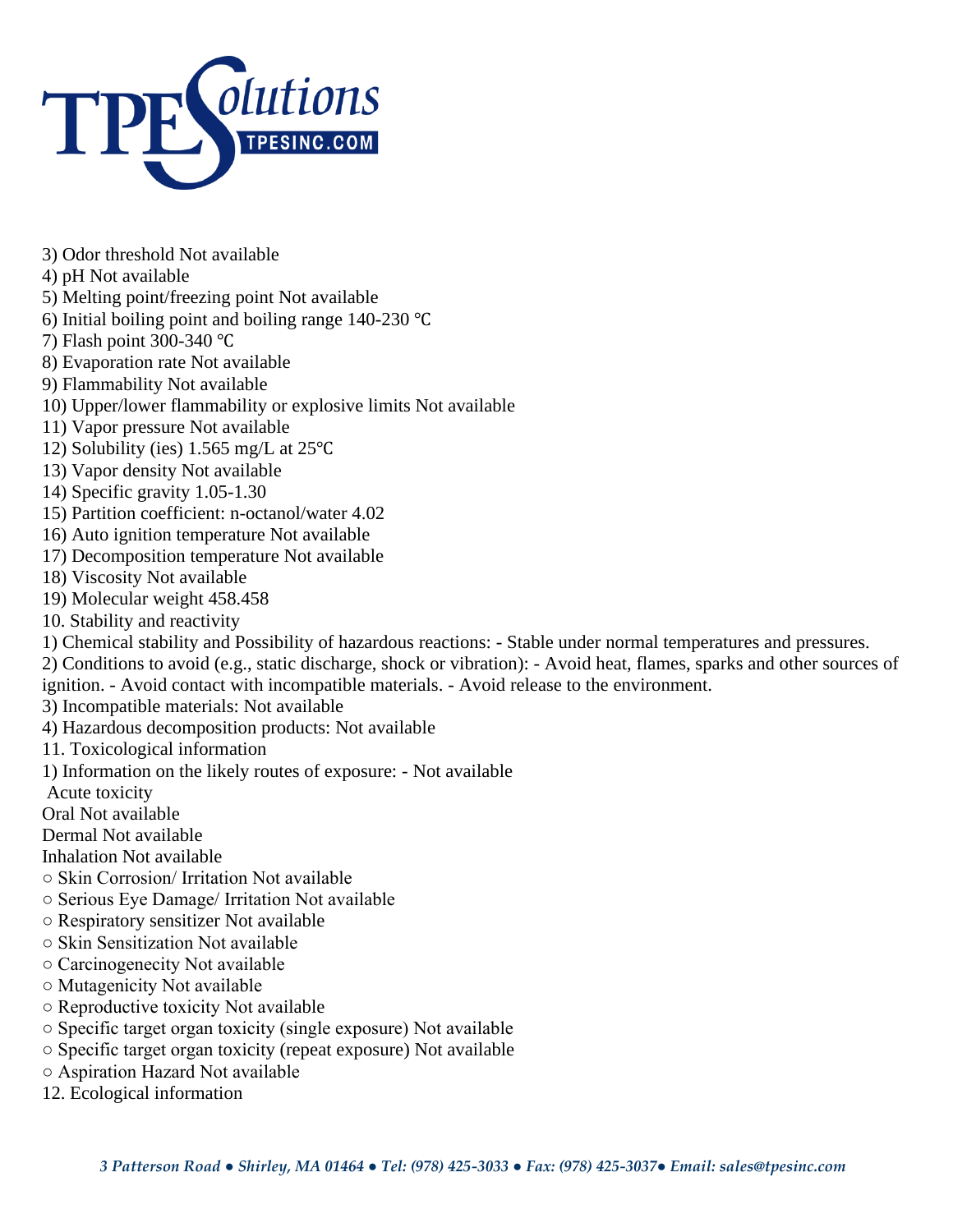

1) Acute toxicity Not available

2) Persistence and degradability Not available

3) Bioaccumulative potential

-Low Bioaccumulation (BCF = 3.162(estimated)) -This substance is considered to be high persistency (Log Kow: 4.02(estimated))

4) Mobility in soil Low potency of mobility to soil.(Koc values  $= 68.66$ )

5) Other harmful effects Not available

13. Disposal considerations

1) Disposal method : - Waste must be disposed of in accordance with federal, state and local environmental control regulations.

2) Disposal precaution: - Consider the require attentions in accordance with waste treatment management regulation.

14. Transport information

1) UN Number: Not applicable 2) UN Proper shipping name: Not applicable 3) Transport Hazard class: Not applicable 4) Packing group: Not applicable 5) Marine pollutant: Not applicable 6) Special safety response for transportation or transportation measure: ○ Emergency schedule for fire: Not applicable ○ Emergency schedule for spillage: Not applicable

15. Regulatory information

1) Korea Occupational Safety and Health Regulation: Not regulated 2) Toxic Chemical Control Act: Not regulated

3) Dangerous Material Safety Management Regulation: Not regulated 4) Wastes Control Act: Not regulated

5) Other Korea and overseas regulation ○ Korea regulation: - Persistent Organic Pollutants Management Act: Not regulated ○ EU classification: - Classification: Not available - Risk phrases: Not available - Safety phrases: Not available

○ U.S.A management information: - OSHA regulation(29CFR1910.119): Not regulated - CERCLA 103 regulation(40CFR302.4): Not regulated - EPCRA 302 regulation(40CFR355.3): Not regulated - EPCRA 304 regulation(40CFR355.4): Not regulated - EPCRA 313 regulation(40CFR372.65): Not regulated ○ Other management information - Japan management information: ; Existing and New Chemical Substances  $(ENCS) = (7) - 1079$  - China management information: ; Inventory of Existing Chemical Substances (IECSC) = Present - Canada management information: ; Domestic Substances List (DSL) = Present - New Zealand management information: ; Inventory of Chemicals (NZIoC) = Present

○ Substance of Rotterdam Protocol: Not applicable

○ Substance of Stockholm Protocol: Not applicable

○ Substance of Montreal Protocol: Not applicable

16. Other information

1) Information source and references: -

Pubchem;http://pubchem.ncbi.nlm.nih.gov/summary/summary.cgi?cid=71943 - EPISUITE

v4.0;http://www.epa.gov/opt/exposure/pubs/episuitedl.htm - LOLi ;

http://csi.micromedex.com/pgLOLI.asp?cas=37282-12-5&ChemName=